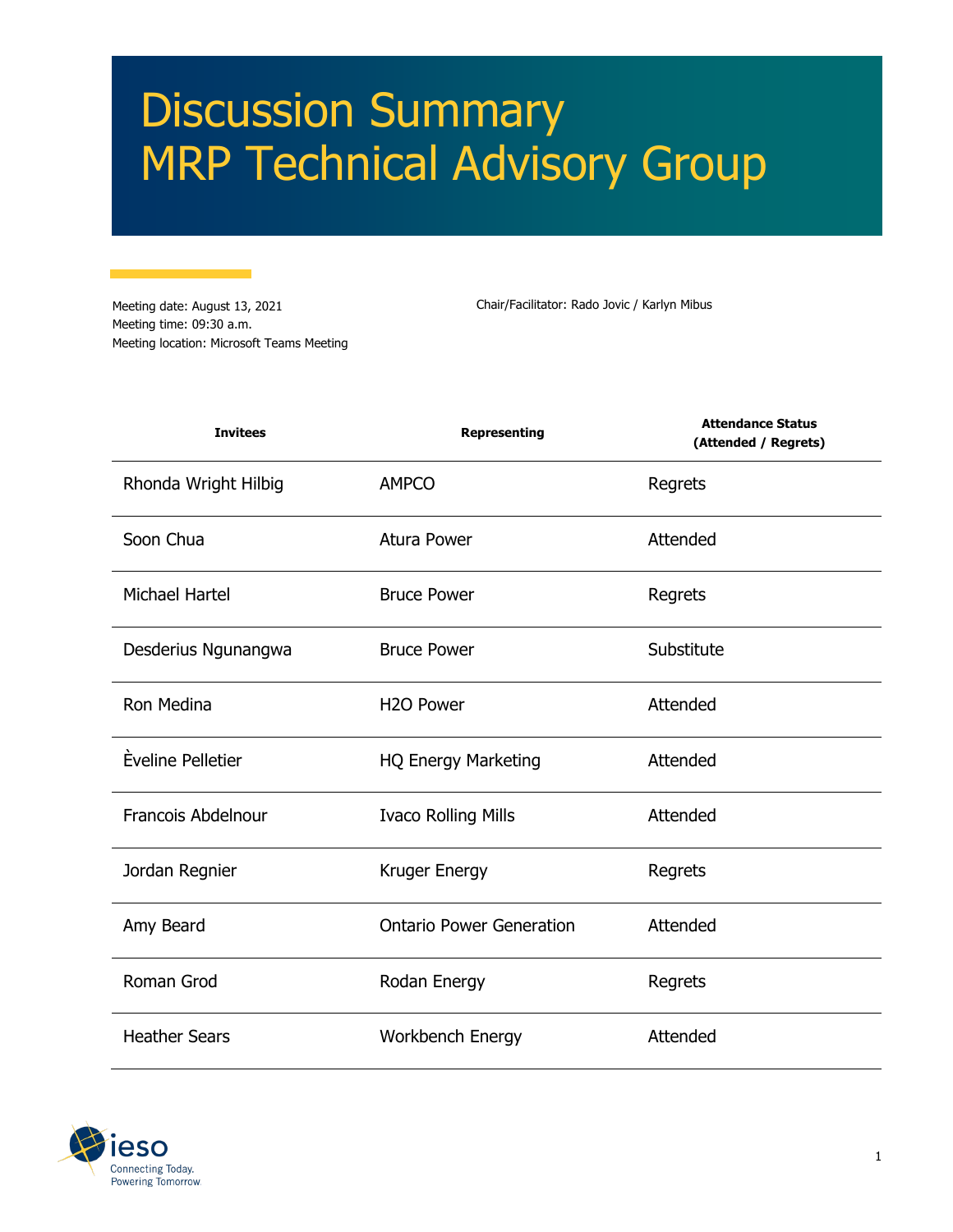| <b>Invitees</b>  | Representing | <b>Attendance Status</b><br>(Attended / Regrets) |
|------------------|--------------|--------------------------------------------------|
| Won Choi         | <b>IESO</b>  | Attended                                         |
| Declan Doyle     | <b>IESO</b>  | Attended                                         |
| Rado Jovic       | <b>IESO</b>  | Attended                                         |
| Karlyn Mibus     | <b>IESO</b>  | Attended                                         |
| Joseph Rampersad | <b>IESO</b>  | Attended                                         |

#### Agenda Item 1: Welcome and Introductions

The facilitator welcomed attendees to the second meeting of the Market Renewal Program (MRP) Technical Advisory Group (TAG), outlined the agenda, and highlighted the Market Power Mitigation (MPM) batch of draft market rules that were posted for stakeholder feedback on August 12.

## Agenda Item 2: MRP Tool Changes – Follow-Up

After covering a brief recap of June's presentation, members provided input on the discussion questions. Key points from the discussion are included below:

- Market participants are approaching resourcing for the testing phase of work in different ways. Some participants are resourcing internally with existing resources, others are planning to hire new staff, and some will supplement with service providers.
	- $\circ$  Educational resources (e.g., recorded presentations) would be helpful for onboarding new staff to perform testing and to reinforce design concepts.
	- $\circ$  Getting technical specification documents as soon as possible will help both internal resources and service providers prepare for the testing phase.
- Members had differing perspectives on whether testing should be performed in parallel or in sequence. Some members had a preference for parallel testing to make the most of internal resource availability over a shorter timeframe, while others preferred sequenced testing to avoid potential re-work if a bug is found.
	- $\circ$  A few members requested 24/7 access to the sandbox during testing so that they can test scenarios with specific timelines and applicable business rules. Predictable times for sandbox outages and a dry run prior to go-live were also suggested.
- A key lesson learned from past testing experiences is that it is very helpful for every market participant to have a dedicated IESO resource they can contact for timely help resolving issues, in addition to Customer Relations support.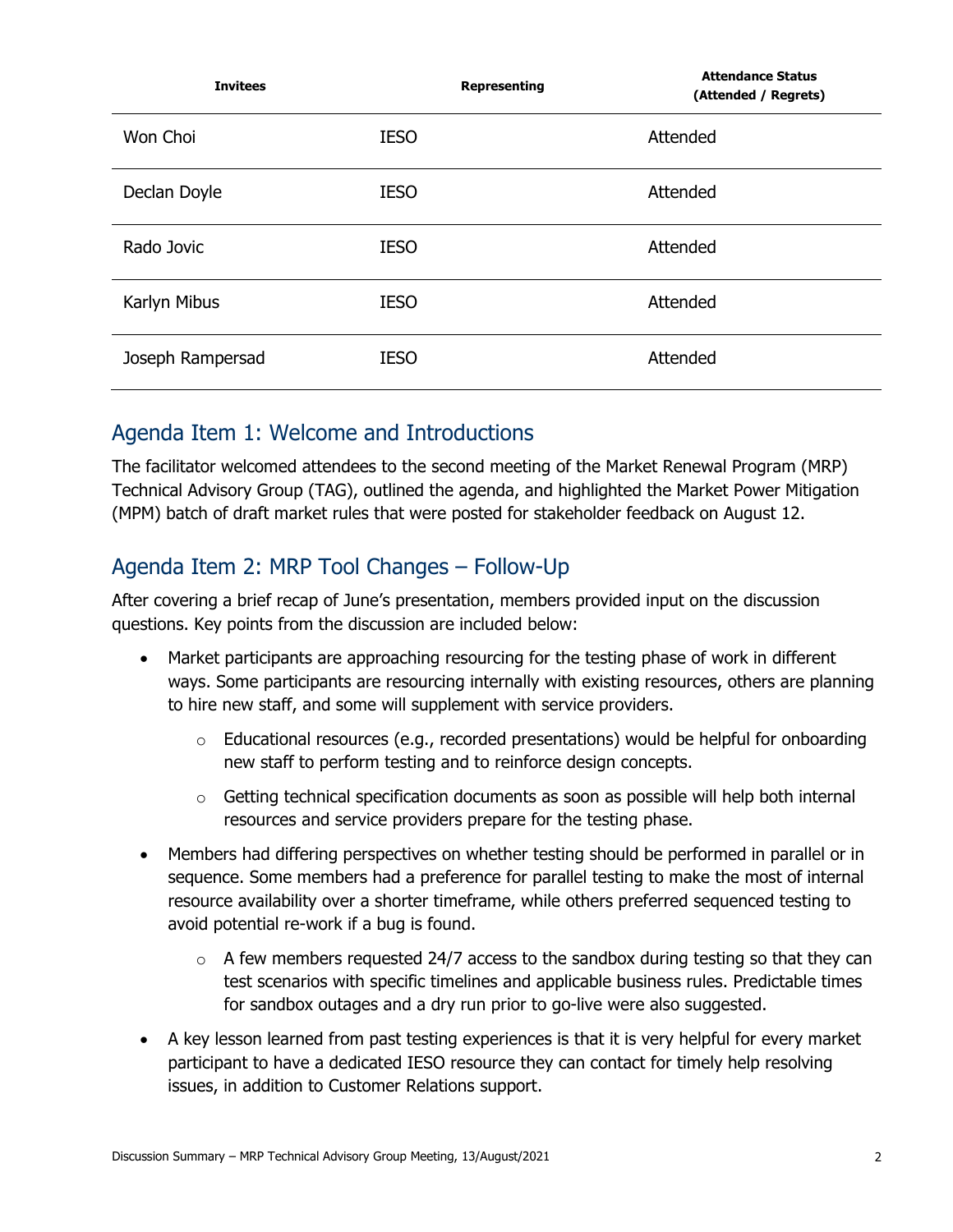- $\circ$  This approach is consistent with how the IESO is planning to support participants during the testing period.
- Another lesson learned is that a 'one size fits all' approach to testing will not be effective because market participants are all different, with differing levels of familiarity with the market. Some participants will require more support than others.
	- $\circ$  The IESO confirmed that the approach to testing and training will be tailored to the differing needs of market participants.

The group discussed two action items that were opened at the previous meeting and continued the conversation on reporting.

- Action Item 1: New MPM processes are detailed in the batch of draft market rules and market manuals that were published on August 12 and open for stakeholder review until October 15. The IESO will hold a webinar on August 26 to walk through the batch and there will be opportunities to ask questions on the proposed processes throughout the review period. Action item has been closed.
- Action Item 2: The IESO committed to exploring opportunities to automate/improve the Availability Declaration Envelope (ADE) process during the implementation phase. Market participants can expect to hear more on the ADE process during engagement on the Market and System Operations batch of market rules and market manuals in Q2 2023. Action item has been closed.
	- $\circ$  A member noted that the Non-Quick Start revision rules included in this batch will impact the development of internal tools, and indicated a preference to see those rules and manuals sooner than scheduled.
- Reporting: Members identified a few specific reports that are not useful today because there is insufficient information on, and understanding of, the underlying market concepts (e.g., security constraints, area reserve constraints). Additionally, some demand response reports are lacking technical specifications that market participants could use to develop Application Programming Interfaces (APIs).
	- o A recommendation was made for a dedicated engagement on reports later on in the implementation phase.

## Agenda Item 3: Participant Segmentation

Following presentation of the agenda item materials, members briefly covered the discussion questions:

- Members emphasized how important end-to-end testing will be to build confidence and understanding of settlement changes, and suggested that detailed examples of how charge types and equations will be applied would be helpful.
	- o Members were encouraged to identify specific questions or examples to help the IESO prioritize which scenarios will be the most helpful to market participants.